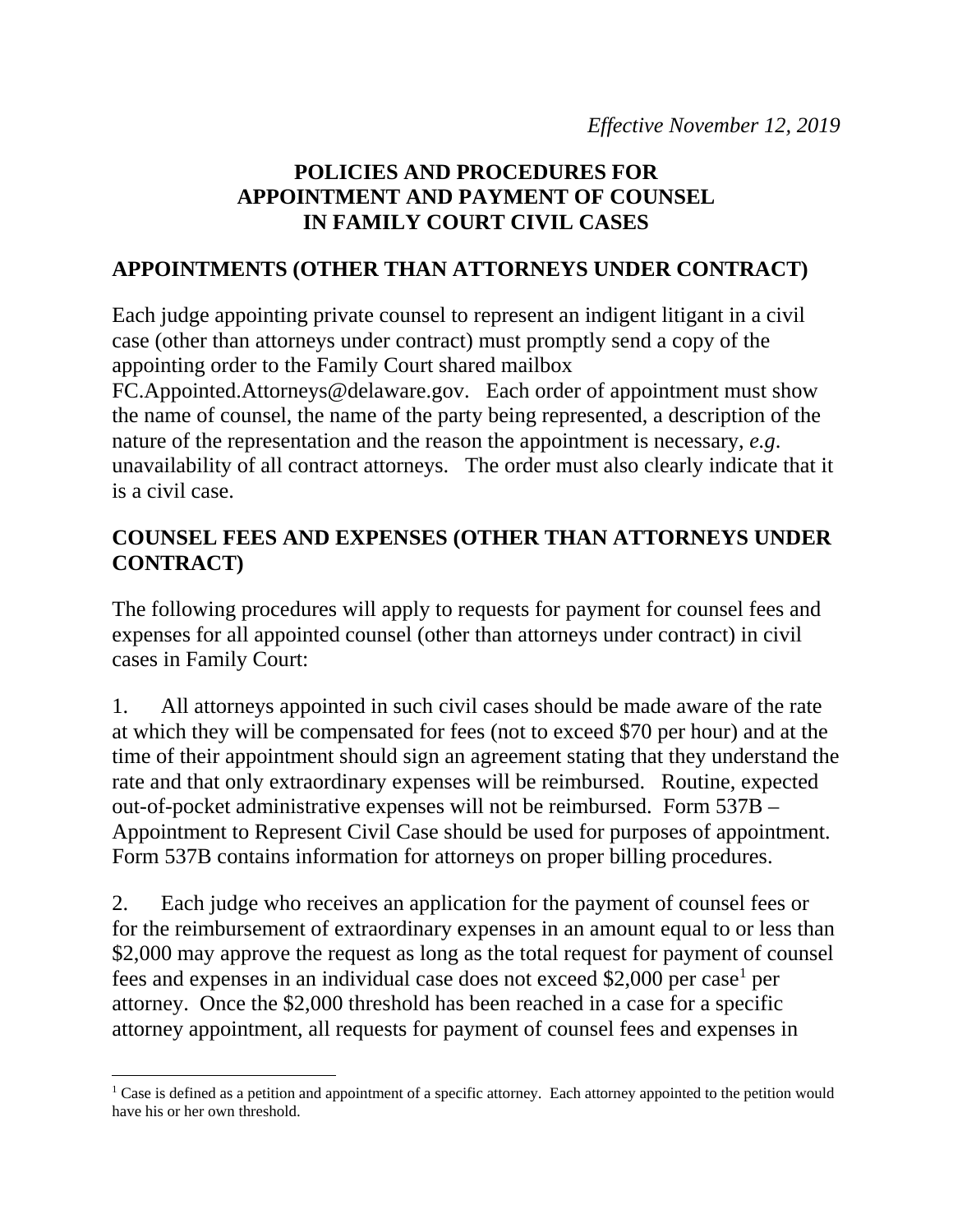excess of \$2,000 per case require the prior written approval of the Chief Judge of the Family Court. This applies to both counsel fees and any request for reimbursement of extraordinary out-of-pocket expenses.

3. The State Court Administrator has the authority to increase the threshold limit, with advance notice to the Family Court judges, in reasonable increments, based upon inflationary increases.

4. Each judge must forward an order authorizing payment, in conformity with Form 647 – Order Authorizing Payment attached hereto, together with the billing and documentation to the Family Court shared mailbox

FC\_AttorneySubmission@delaware.gov. Orders authorizing payment for counsel fees or reimbursement of extraordinary expenses in excess of the \$2,000 threshold per case per attorney will not be processed without the written approval of the Chief Judge of the Family Court.

5. Applications for counsel fees and expenses may be submitted before completion of the representation. If applications for counsel fees are submitted before completion of the representation, each Family Court judge should track the amounts submitted for payment to ensure that the necessary approvals are sought when the cumulative total counsel fees and expenses for an individual case exceed \$2,000. Fiscal Services in Family Court will track the total payments in each case to confirm that the necessary approval from the Chief Judge of the Family Court is obtained prior to giving final approval and processing payments beyond \$2,000 per case.

6. Each approval for payment submitted must include a statement that the appointing judge concurs in the reasonableness of the time spent (at a rate not to exceed \$70 per hour) and the extraordinary expenses incurred. Only extraordinary out-of-pocket/administrative expenses of private attorneys are eligible for reimbursement.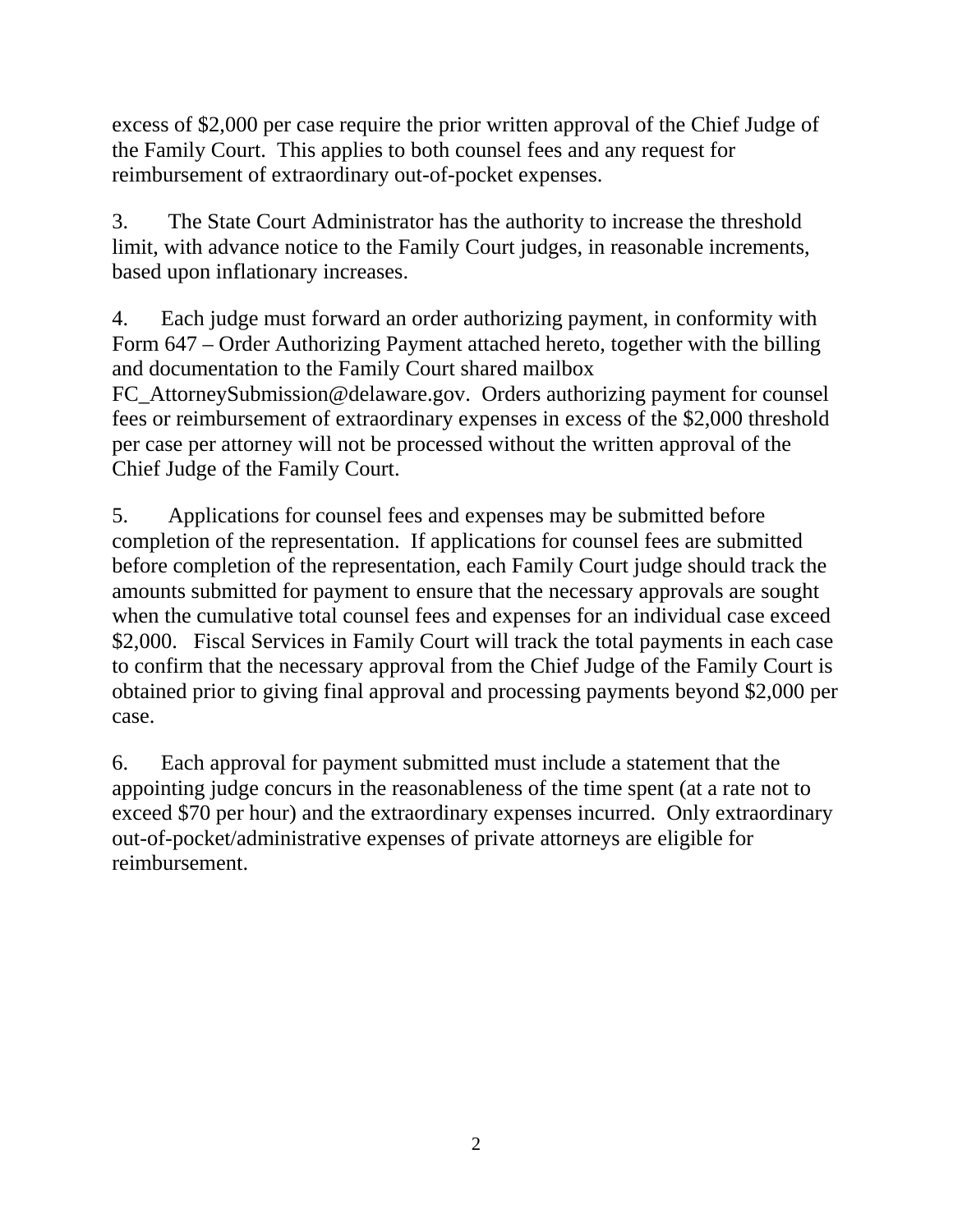## **ANCILLARY SERVICES (ALL APPOINTED ATTORNEYS, INCLUDING CONTRACT ATTORNEYS)**

All requests from appointed counsel and contract attorneys for permission to obtain transcripts or medical, forensic, investigatory services, or other ancillary services in all civil cases in the Family Court should be reviewed and given **careful consideration** by the judge assigned to the case. Each judge to whom the request is made should review the request critically and only the most crucial services at a reasonable rate should be approved. If a less costly alternative to providing the necessary services is available, that option should be used. In cases where payment for ancillary services does, or is expected to, exceed \$2,000 total per case, counsel must provide an explanation detailing the critical need for those services, what other alternatives have been explored, and why no other less expensive option is feasible.

The following procedures will apply to requests for payment for ancillary services for all civil cases (involving appointed and contract attorneys) in Family Court:

1. Counsel must obtain approval **before** expenses are incurred. Expenses incurred without a judge's pre-approval will not be reimbursed.

2. Each judge who pre-approves a request from appointed counsel for permission to obtain transcripts, or medical, forensic or investigatory services at State expense, shall promptly send a copy of the order to the Family Court shared mailbox FC\_AttorneySubmission@delaware.gov. Each such order must show the name of requesting counsel, the name of the party being represented, a description of the nature of the representation, the name and address of the service provider, a maximum amount allowed for the service, and an explanation for the appointment consistent with the above.

3. Each judge who receives an application for payment for transcripts, or medical, forensic, or investigatory expenses in an amount *within* the \$2,000 cap per case for indigent services may approve the request and forward an order authorizing payment in conformity with one of the following:

Form 647 – Order Authorizing Payment to Attorney, attached hereto, must be utilized if costs for ancillary services are to be reimbursed to the attorney/law firm. A copy of the paid invoice must be included with the completed form.

Form 645 – Order Authorizing Payment to Ancillary Service Provider, attached hereto, must be utilized if payment is to be made directly to the Service Provider.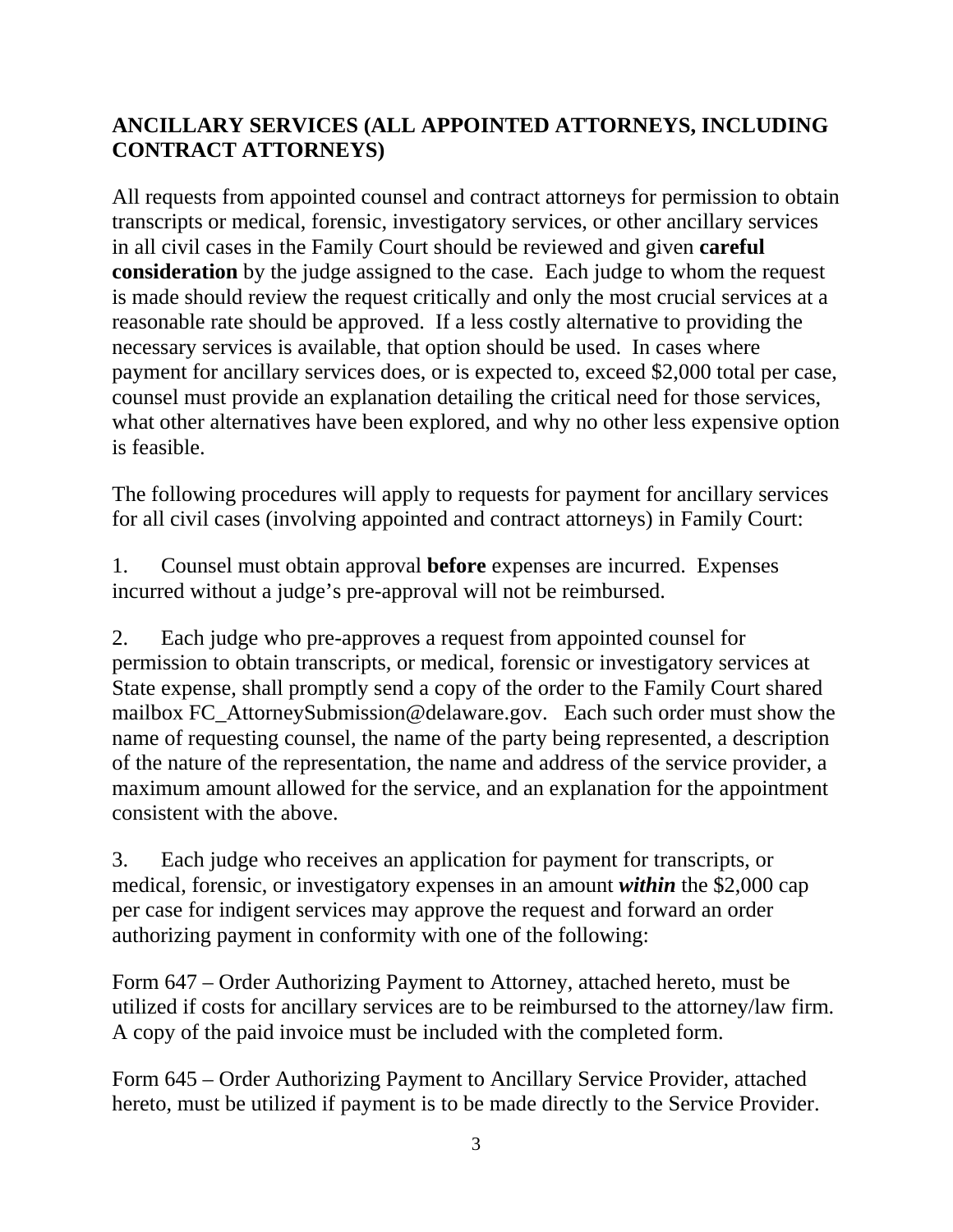A copy of the provider's invoice to be paid must be included with the completed form.

The appropriate form together with the billing and documentation shall be promptly sent to the Family Court shared inbox FC\_AttorneySubmission@delaware.gov. In order for payment to be made for

transcripts, we must have the actual invoice and not an estimate of the cost.

4. Each judge who receives an application for payment for transcripts, or medical, forensic or investigatory services *in excess of* the \$2,000 cap per case for indigent services must obtain the written approval of the Chief Judge of the Family Court before issuing an "Order Authorizing Payment" form.

5. All approvals for payment submitted, regardless of amount, must include a statement that the judge approving payment concurs in the reasonableness of the expenses incurred and that the services are consistent with the original authorizing order.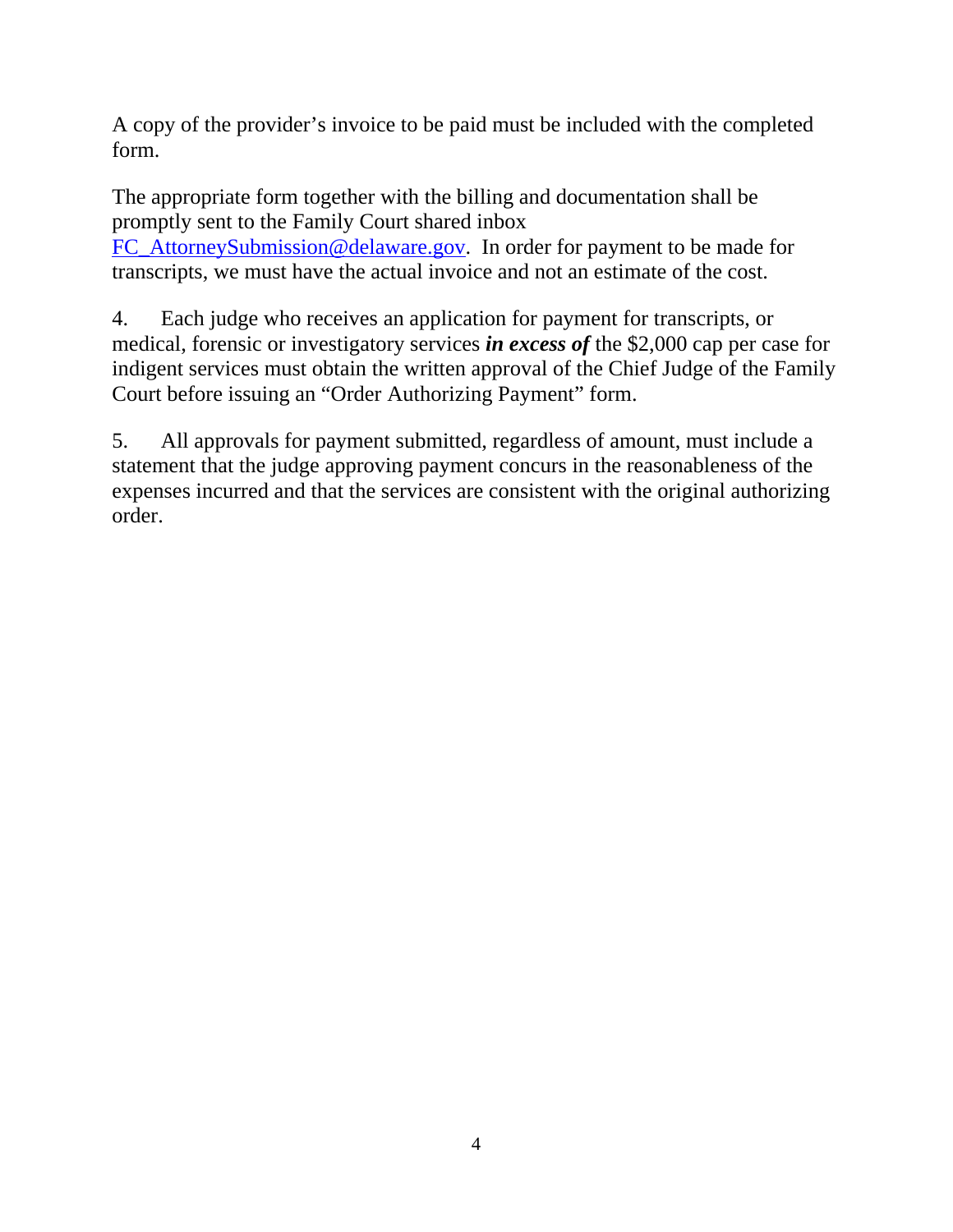|                                                                                                                                                                                                                                      | File No(s).:                                                                                                         |  |  |
|--------------------------------------------------------------------------------------------------------------------------------------------------------------------------------------------------------------------------------------|----------------------------------------------------------------------------------------------------------------------|--|--|
| Petitioner(s)                                                                                                                                                                                                                        |                                                                                                                      |  |  |
| v.                                                                                                                                                                                                                                   | Petition No(s).:                                                                                                     |  |  |
| <u>and the contract of the contract of the contract of the contract of the contract of the contract of the contract of the contract of the contract of the contract of the contract of the contract of the contract of the contr</u> |                                                                                                                      |  |  |
| Respondent(s)                                                                                                                                                                                                                        |                                                                                                                      |  |  |
|                                                                                                                                                                                                                                      |                                                                                                                      |  |  |
|                                                                                                                                                                                                                                      | ORDER AUTHORIZING PAYMENT TO ATTORNEY                                                                                |  |  |
| For services rendered as a court-appointed attorney in representing<br>in the above civil action,                                                                                                                                    |                                                                                                                      |  |  |
| <b>IT IS HEREBY ORDERED:</b>                                                                                                                                                                                                         |                                                                                                                      |  |  |
| That the sum of                                                                                                                                                                                                                      | be paid to:<br><u> 1989 - Johann Barn, fransk politik (</u>                                                          |  |  |
| Attorney:                                                                                                                                                                                                                            | <u> 1989 - Johann Stein, mars an deutscher Stein und der Stein und der Stein und der Stein und der Stein und der</u> |  |  |
| Address:                                                                                                                                                                                                                             |                                                                                                                      |  |  |
| City:                                                                                                                                                                                                                                | State: ____ Zip: ______________                                                                                      |  |  |
| FED EIN No.:                                                                                                                                                                                                                         | Or SSN:                                                                                                              |  |  |
|                                                                                                                                                                                                                                      |                                                                                                                      |  |  |
|                                                                                                                                                                                                                                      | I concur in the reasonableness of the time spent (at a rate not to exceed \$70.00 per                                |  |  |
|                                                                                                                                                                                                                                      | hour) and, if applicable, the extraordinary nature of the expenses incurred.                                         |  |  |
| requested from the Chief Judge for payment.                                                                                                                                                                                          | The fees and expenses incurred in this case have exceeded \$2,000. Accordingly, approval is                          |  |  |
|                                                                                                                                                                                                                                      |                                                                                                                      |  |  |
|                                                                                                                                                                                                                                      | Date                                                                                                                 |  |  |
|                                                                                                                                                                                                                                      | Judge / Commissioner                                                                                                 |  |  |
| Not approved<br>Approved                                                                                                                                                                                                             |                                                                                                                      |  |  |

CC: FC\_AttorneySubmission@delaware.gov